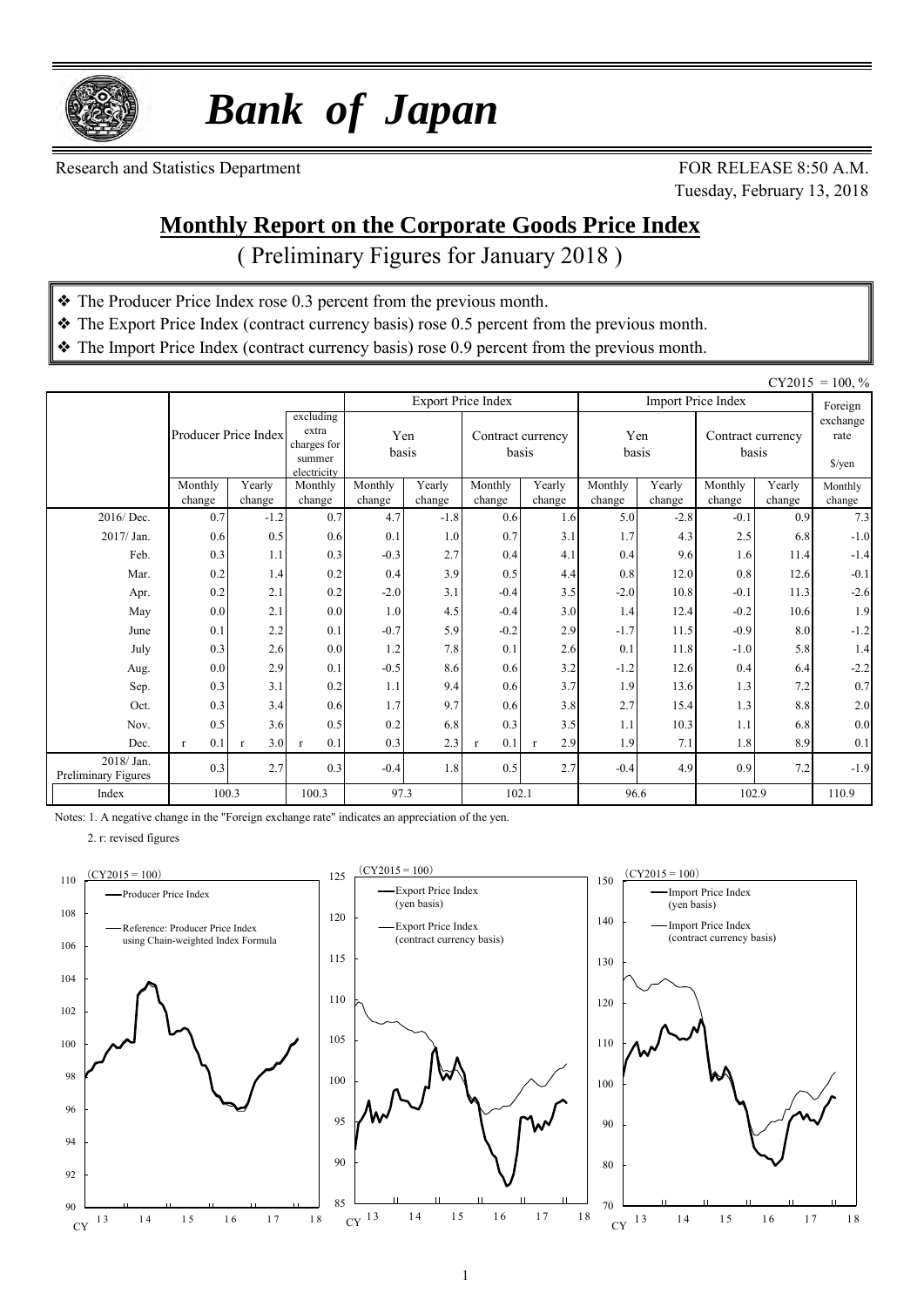#### (Commodities contributing to the monthly changes in January 2018)

| Producer Price Index                           |                           | Monthly change $0.3\%$                                                         |
|------------------------------------------------|---------------------------|--------------------------------------------------------------------------------|
| Groups                                         | Contribution<br>to change | Commodities                                                                    |
| Petroleum & coal products                      | $0.22 \%$                 | Gasoline, Gas oil, Fuel oil C                                                  |
| Chemicals & related products                   | $0.09\%$                  | Ethylene, Propylene, Xylene                                                    |
| Nonferrous metals                              | $0.04\%$                  | Unwrought copper, Rolled aluminum & aluminum alloy<br>products, Unwrought gold |
| Iron & steel                                   | $0.04\%$                  | Light steel bars, Ferro-manganese, Iron castings for<br>machinery              |
| Scrap & waste                                  | $0.01\%$                  | Iron $&$ steel scrap                                                           |
| Beverages & foods                              | $0.01 \%$                 | Formula feeds, Soybean cake & meal, Wheat flour                                |
| Agriculture, forestry $\&$<br>fishery products | $-0.16\%$                 | Chicken eggs, Pork, Beef                                                       |

| Export Price Index (contract currency basis)                    |                           | Monthly change 0.5 %                                                                                                  |  |  |  |  |  |
|-----------------------------------------------------------------|---------------------------|-----------------------------------------------------------------------------------------------------------------------|--|--|--|--|--|
| Groups                                                          | Contribution<br>to change | Commodities                                                                                                           |  |  |  |  |  |
| Other primary products $\&$<br>manufactured goods               | $0.15 \%$                 | Artificial graphite electrodes, Jet fuel oil & kerosene, Gas oil                                                      |  |  |  |  |  |
| Metals & related products                                       | $0.14 \%$                 | Unwrought gold, Iron & steel scrap, Rolled, hammered &<br>stamped precious metals                                     |  |  |  |  |  |
| Electric & electronic products                                  | $0.10 \%$                 | Visual equipment, Silicon wafers, Generators                                                                          |  |  |  |  |  |
| General purpose, production<br>& business oriented<br>machinery | $0.06 \%$                 | Semiconductor manufacturing equipment, Exchange lenses<br>for cameras, Printing, plate making & bookbinding machinery |  |  |  |  |  |
| Transportation equipment                                        | $0.02 \%$                 | Aircraft engine parts, Standard passenger cars (gasoline cars),<br>Aircraft parts (except engines)                    |  |  |  |  |  |

| Import Price Index (contract currency basis)                    |                                  | Monthly change 0.9 %                                                                   |
|-----------------------------------------------------------------|----------------------------------|----------------------------------------------------------------------------------------|
| Groups                                                          | <b>Contribution</b><br>to change | Commodities                                                                            |
| Petroleum, coal & natural gas                                   | $0.80 \%$                        | Liquefied natural gas, Crude petroleum, Naphtha                                        |
| Chemicals & related products                                    | $0.13\%$                         | Carbon black, Saturated polyester resins, Methanol                                     |
| Metals & related products                                       | $0.06 \%$                        | Unwrought platinum, Metal pipe $\&$ tube fittings, Unwrought<br>palladium              |
| Other primary products $\&$<br>manufactured goods               | $0.02 \%$                        | Plastic films & sheets, Bleached paper kraft pulp, Liquid<br>packaging carton for milk |
| General purpose, production<br>& business oriented<br>machinery | $0.02 \%$                        | Metal valves, Medical supplies, Lenses $&$ exchange lenses for<br>photographic cameras |
| Electric & electronic products                                  | $-0.21\%$                        | MOS logic integrated circuits, Cellular phones, Computer<br>printers                   |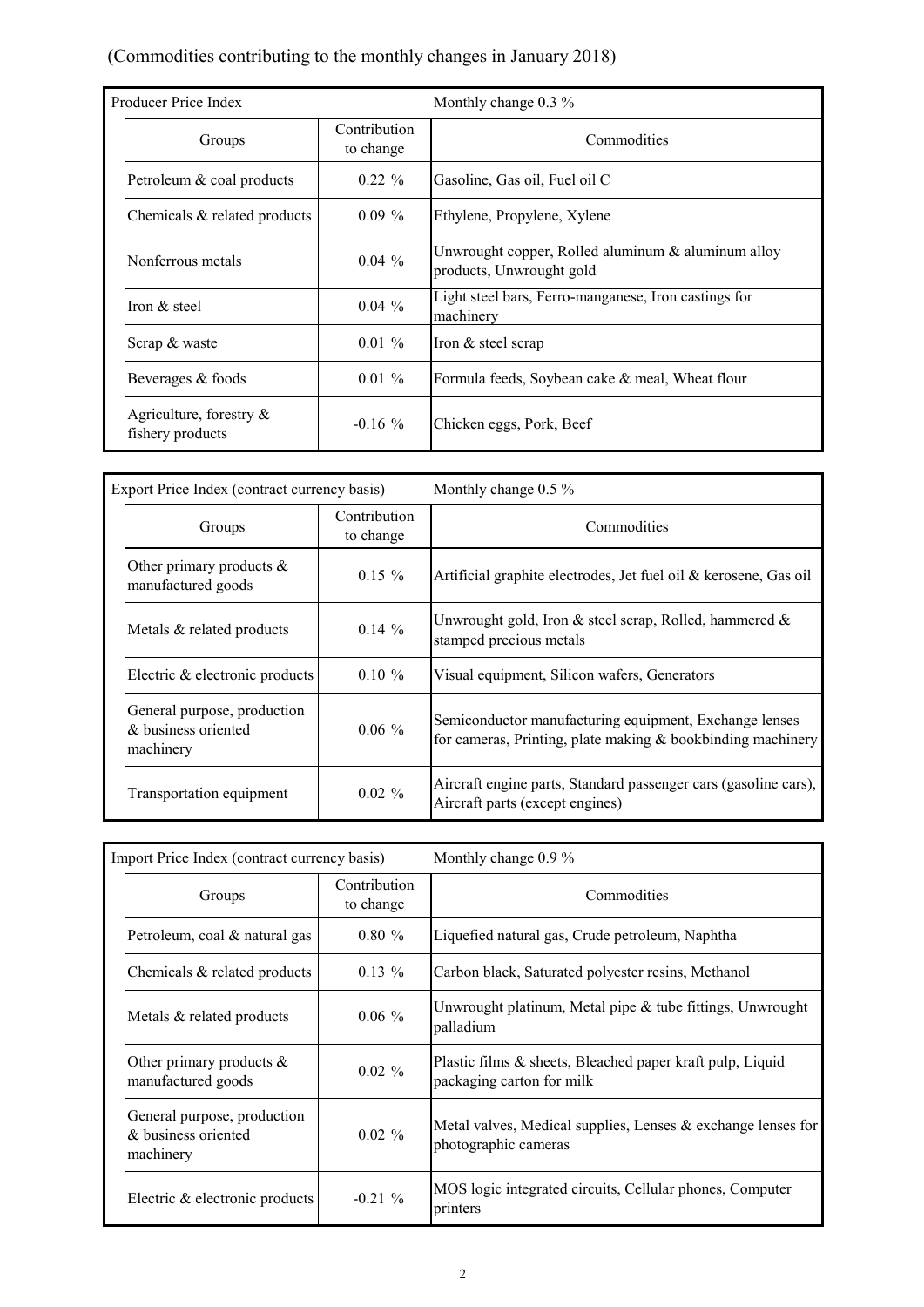## Producer Price Index ( Preliminary Figures for January 2018 )

 $CY2015 = 100, \%$ 

|                                                |         |       |                   |       |                   |             | Yearly            |         |             |                   |
|------------------------------------------------|---------|-------|-------------------|-------|-------------------|-------------|-------------------|---------|-------------|-------------------|
|                                                | Weight  | Index | Previous<br>month |       | Monthly<br>change |             | Previous<br>month | change  |             | Previous<br>month |
| All commodities                                | 1,000.0 | 100.3 | $\mathbf r$       | 100.0 | 0.3               | $\mathbf r$ | 0.1               | 2.7     | $\mathbf r$ | 3.0               |
| excluding extra charges for summer electricity | 1,000.0 | 100.3 | $\mathbf r$       | 100.0 | 0.3               | $\mathbf r$ | 0.1               | 2.7     | $\mathbf r$ | 3.0               |
| Beverages & foods                              | 141.6   | 100.1 | $\Gamma$          | 100.0 | 0.1               | $\mathbf r$ | 0.0               | 0.4     | $\mathbf r$ | $0.0\,$           |
| Textile products                               | 9.6     | 99.6  | $\mathbf r$       | 100.3 | $-0.7$            | $\, r$      | $-0.1$            | 1.3     | $\mathbf r$ | $1.2\,$           |
| Lumber & wood products                         | 9.2     | 104.5 |                   | 104.3 | 0.2               |             | 0.3               | 3.2     |             | 3.4               |
| Pulp, paper & related products                 | 27.7    | 101.0 | $\mathbf r$       | 101.0 | 0.0               | $\mathbf r$ | 0.2               | 2.1     | $\mathbf r$ | 2.1               |
| Chemicals & related products                   | 89.2    | 97.3  |                   | 96.3  | 1.0               |             | 0.5               | 2.3     |             | 3.5               |
| Petroleum & coal products                      | 59.5    | 110.3 | $\mathbf r$       | 106.6 | 3.5               | $\mathbf r$ | 1.3               | 12.3    | $\mathbf r$ | 14.9              |
| Plastic products                               | 38.2    | 95.8  | $\mathbf r$       | 95.7  | 0.1               | $\mathbf r$ | $-0.2$            | 0.0     | $\mathbf r$ | $-0.1$            |
| Ceramic, stone & clay products                 | 23.3    | 100.0 | $\mathbf r$       | 99.9  | 0.1               | $\mathbf r$ | $-0.1$            | 0.3     | $\mathbf r$ | 0.3               |
| Iron & steel                                   | 51.7    | 105.9 | $\Gamma$          | 105.2 | 0.7               | $\mathbf r$ | 0.4               | 7.2     | $\mathbf r$ | 9.0               |
| Nonferrous metals                              | 27.1    | 104.8 |                   | 103.3 | 1.5               |             | $-0.2$            | 10.5    |             | 11.2              |
| Metal products                                 | 40.0    | 102.7 | $\mathbf r$       | 102.3 | 0.4               | $\mathbf r$ | 0.1               | 2.6     | $\mathbf r$ | 2.7               |
| General purpose machinery                      | 27.2    | 100.3 | $\mathbf r$       | 100.1 | 0.2               | $\mathbf r$ | $-0.3$            | 0.5     | $\mathbf r$ | $0.0\,$           |
| Production machinery                           | 41.1    | 99.7  | $\mathbf r$       | 100.0 | $-0.3$            | $\mathbf r$ | 0.2               | 0.1     | $\mathbf r$ | $-0.4$            |
| Business oriented machinery                    | 16.2    | 101.9 | $\mathbf{r}$      | 102.2 | $-0.3$            | $\mathbf r$ | $-0.2$            | $-0.9$  | $\mathbf r$ | $-0.3$            |
| Electronic components & devices                | 24.5    | 98.4  |                   | 98.5  | $-0.1$            |             | 0.1               | 1.0     |             | 1.0               |
| Electrical machinery & equipment               | 52.7    | 95.4  | $\mathbf r$       | 95.4  | 0.0               | $\mathbf r$ | $-0.3$            | $-0.6$  | $\mathbf r$ | $-0.7$            |
| Information & communications equipment         | 20.8    | 98.4  | $\mathbf r$       | 98.4  | 0.0               | $\mathbf r$ | $0.0\,$           | $-0.1$  | $\mathbf r$ | 0.1               |
| Transportation equipment                       | 140.7   | 98.8  |                   | 98.8  | $0.0\,$           |             | 0.0               | $0.2\,$ |             | $0.2\,$           |
| Other manufacturing industry products          | 48.0    | 100.4 | $\mathbf r$       | 100.3 | 0.1               | $\mathbf r$ | 0.1               | 0.6     | $\mathbf r$ | 0.3               |
| Agriculture, forestry & fishery products       | 35.8    | 108.7 |                   | 113.1 | $-3.9$            |             | $0.6\,$           | 3.7     |             | 5.6               |
| Minerals                                       | 3.9     | 95.0  | $\mathbf r$       | 95.0  | $0.0\,$           | $\mathbf r$ | 0.1               | 2.4     | $\mathbf r$ | 2.7               |
| Electric power, gas & water                    | 67.1    | 91.1  | $\mathbf r$       | 91.1  | $0.0\,$           | $\mathbf r$ | $-0.3$            | 7.9     | $\mathbf r$ | $8.8\,$           |
| Scrap & waste                                  | 4.9     | 141.4 | $\mathbf r$       | 138.4 | $2.2\,$           |             | 3.7               | 26.3    |             | 27.6              |

Notes: 1. The index of "All commodities excluding extra charges for summer electricity" adjusts extra charges applied during summer season from July to September.

2. r: revised figures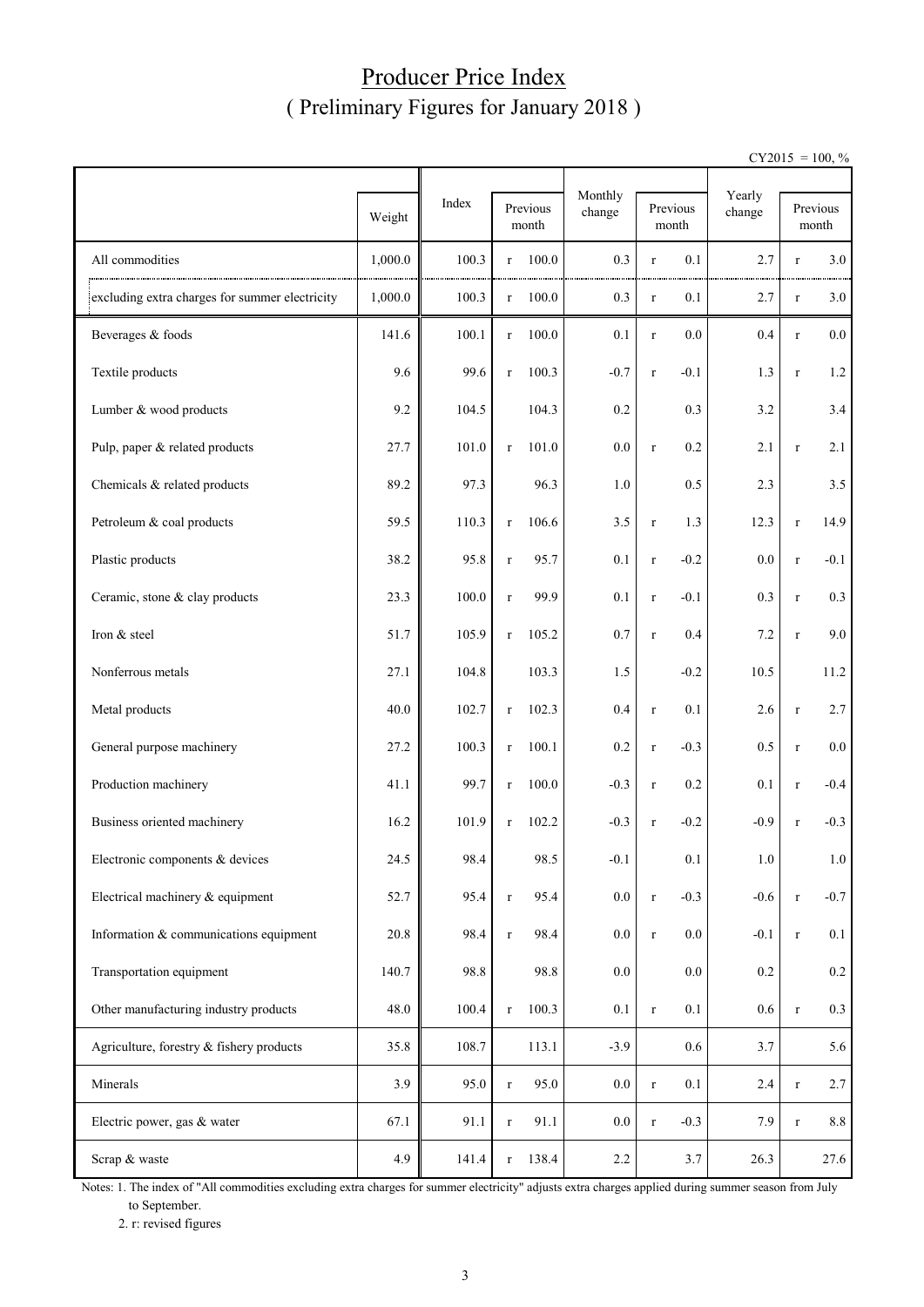## Export Price Index ( Preliminary Figures for January 2018 )

 $CY2015 = 100, \%$ 

|                                                                                                                                                                                                                                                                                                                                                                                                                    |         |              |                      |              | Monthly change         |                               | Yearly change |                        |                               |  |
|--------------------------------------------------------------------------------------------------------------------------------------------------------------------------------------------------------------------------------------------------------------------------------------------------------------------------------------------------------------------------------------------------------------------|---------|--------------|----------------------|--------------|------------------------|-------------------------------|---------------|------------------------|-------------------------------|--|
|                                                                                                                                                                                                                                                                                                                                                                                                                    | Weight  | Yen<br>basis | Previous<br>month    | Yen<br>basis | Previous<br>month      | Contract<br>currency<br>basis | Yen<br>basis  | Previous<br>month      | Contract<br>currency<br>basis |  |
| All commodities                                                                                                                                                                                                                                                                                                                                                                                                    | 1,000.0 | 97.3         | 97.7                 | $-0.4$       | 0.3                    | 0.5                           | 1.8           | 2.3                    | 2.7                           |  |
| Textiles                                                                                                                                                                                                                                                                                                                                                                                                           | 13.8    | 91.4         | 92.6<br>$\mathbf{r}$ | $-1.3$       | $-0.6$<br>$\mathbf{r}$ | $-0.3$                        | $-0.9$        | $-0.9$<br>$\mathbf{r}$ | 0.3                           |  |
| Chemicals & related products                                                                                                                                                                                                                                                                                                                                                                                       | 98.4    | 103.1        | $r$ 104.5            | $-1.3$       | 0.7<br>$\mathbf{r}$    | $-0.1$                        | 3.5           | 7.2<br>$\mathbf{r}$    | 6.0                           |  |
| Metals & related products                                                                                                                                                                                                                                                                                                                                                                                          | 108.5   | 110.2        | $r$ 110.6            | $-0.4$       | 0.3<br>$\mathbf{r}$    | 1.1                           | 7.9           | 10.6<br>$\mathbf{r}$   | 10.8                          |  |
| General purpose, production $&$<br>business oriented machinery                                                                                                                                                                                                                                                                                                                                                     | 189.4   | 97.9         | 97.8<br>$\mathbf{r}$ | 0.1          | $-0.2$<br>$\mathbf{r}$ | 0.3                           | 1.2           | 0.9<br>$\mathbf{r}$    | 0.7                           |  |
| Electric & electronic products                                                                                                                                                                                                                                                                                                                                                                                     | 205.5   | 93.3         | 93.7                 | $-0.4$       | 0.3                    | 0.5                           | 0.5           | 0.3                    | 1.6                           |  |
| Transportation equipment                                                                                                                                                                                                                                                                                                                                                                                           | 285.2   | 94.7         | 95.3                 | $-0.6$       | 0.1                    | $0.0\,$                       | $-0.8$        | $-1.1$                 | $-0.6$                        |  |
| Other primary products $\&$<br>manufactured goods<br>$\mathbf{X}$ $\mathbf{Y}$ $\mathbf{Y}$ $\mathbf{Y}$ $\mathbf{Y}$ $\mathbf{Y}$ $\mathbf{Y}$ $\mathbf{Y}$ $\mathbf{Y}$ $\mathbf{Y}$ $\mathbf{Y}$ $\mathbf{Y}$ $\mathbf{Y}$ $\mathbf{Y}$ $\mathbf{Y}$ $\mathbf{Y}$ $\mathbf{Y}$ $\mathbf{Y}$ $\mathbf{Y}$ $\mathbf{Y}$ $\mathbf{Y}$ $\mathbf{Y}$ $\mathbf{Y}$ $\mathbf{Y}$ $\mathbf{$<br>$\cdot$ $\cdot$ $\cdot$ | 99.2    | 92.7         | 92.3<br>$\mathbf{r}$ | 0.4          | 1.1<br>$\mathbf{r}$    | 1.6                           | 4.2           | 4.6<br>$\mathbf{r}$    | 5.9                           |  |

Note: r: revised figures

# Import Price Index ( Preliminary Figures for January 2018 )

 $CY2015 = 100, \%$ 

|                                                                | Index   |              | Monthly change       | Yearly change |                     |                               |              |              |                   |                               |
|----------------------------------------------------------------|---------|--------------|----------------------|---------------|---------------------|-------------------------------|--------------|--------------|-------------------|-------------------------------|
|                                                                | Weight  | Yen<br>basis | Previous<br>month    | Yen<br>basis  | Previous<br>month   | Contract<br>currency<br>basis | Yen<br>basis |              | Previous<br>month | Contract<br>currency<br>basis |
| All commodities                                                | 1,000.0 | 96.6         | 97.0                 | $-0.4$        | 1.9                 | 0.9                           | 4.9          |              | 7.1               | 7.2                           |
| Beverages $&$ foods and agriculture<br>products for food       | 80.4    | 93.3         | 94.3                 | $-1.1$        | 0.3                 | $-0.1$                        | $-0.1$       |              | 1.1               | 1.0                           |
| <b>Textiles</b>                                                | 61.3    | 95.0         | 95.4                 | $-0.4$        | 0.3                 | 0.2                           | $-0.9$       |              | $-1.6$            | 0.0                           |
| Metals & related products                                      | 95.8    | 104.0        | 105.0                | $-1.0$        | 1.3                 | 0.6                           | 12.2         |              | 15.8              | 15.2                          |
| Lumber & wood products and<br>forest products                  | 17.3    | 99.0         | 99.5<br>$\mathbf r$  | $-0.5$        | 1.1<br>$\mathbf{r}$ | 0.8                           | 5.9          | $\mathbf{r}$ | 6.0               | 6.8                           |
| Petroleum, coal & natural gas                                  | 252.3   | 103.7        | $r$ 102.6            | 1.1           | 6.0<br>$\mathbf{r}$ | 2.9                           | 13.6         | $\mathbf{r}$ | 21.7              | 17.4                          |
| Chemicals & related products                                   | 94.7    | 98.8         | 98.3<br>$\mathbf{r}$ | 0.5           | 0.8<br>$\mathbf{r}$ | 1.5                           | 3.3          | $\mathbf r$  | 4.8               | 4.5                           |
| General purpose, production $&$<br>business oriented machinery | 68.1    | 94.4         | 95.1                 | $-0.7$        | 0.1                 | 0.3                           | 3.2          |              | 2.3               | 4.3                           |
| Electric & electronic products                                 | 196.6   | 86.8         | 88.8                 | $-2.3$        | 0.1                 | $-1.1$                        | $-1.1$       |              | $-0.9$            | 0.9                           |
| Transportation equipment                                       | 49.5    | 96.6         | 97.5                 | $-0.9$        | 0.2                 | $-0.4$                        | 1.2          |              | 1.5               | 0.8                           |
| Other primary products $\&$<br>manufactured goods              | 84.0    | 92.8         | 93.6<br>$\mathbf{r}$ | $-0.9$        | 0.2<br>$\mathbf{r}$ | 0.3                           | $-0.6$       | $\mathbf{r}$ | $-1.1$            | 1.3                           |

Note: r: revised figures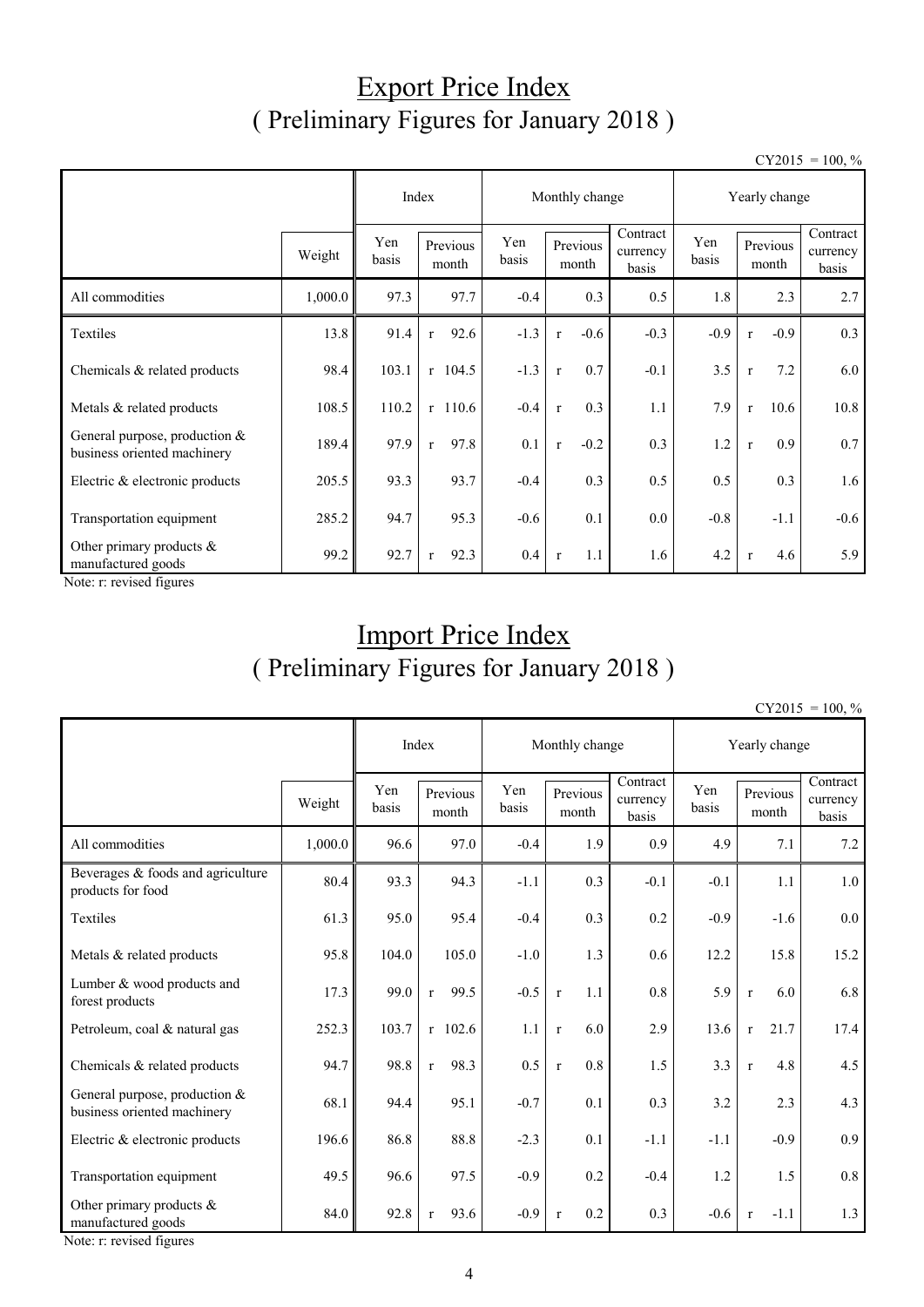# Index by Stage of Demand and Use ( Preliminary Figures for January 2018 )

|               |                           |           |       |         |                |        | $CY2015 = 100, \%$ |
|---------------|---------------------------|-----------|-------|---------|----------------|--------|--------------------|
|               |                           |           | Index | Monthly |                | Yearly |                    |
|               |                           | Weight    |       | change  | Previous month | change | Previous month     |
|               | Domestic demand products  | 1,000.000 | 99.4  | 0.1     | 0.6            | 3.3    | 4.1                |
|               | Domestic goods            | 744.660   | 100.3 | 0.3     | 0.1            | 2.7    | 3.0                |
|               | Imports                   | 255.340   | 96.6  | $-0.4$  | 1.9            | 4.9    | 7.1                |
| Raw materials |                           | 100.163   | 102.9 | $-0.2$  | 3.5            | 9.0    | 14.0               |
|               | Domestic goods            | 26.060    | 110.4 | $-1.8$  | 1.1            | 6.3    | 7.5                |
|               | Imports                   | 74.103    | 100.3 | 0.4     | 4.6            | 10.1   | 17.0               |
|               | Intermediate materials    | 535.481   | 99.7  | 0.4     | 0.4            | 4.0    | 4.6                |
|               | Domestic goods            | 448.097   | 99.9  | 0.7     | 0.1            | 3.5    | 4.1                |
|               | Imports                   | 87.384    | 99.0  | $-0.4$  | 1.3            | 6.6    | 7.3                |
| Final goods   |                           | 364.356   | 97.8  | $-0.4$  | 0.1            | 0.5    | 0.6                |
|               | Domestic goods            | 270.503   | 100.1 | $-0.1$  | 0.1            | 1.0    | 0.9                |
|               | Imports                   | 93.853    | 91.5  | $-1.2$  | 0.3            | $-0.7$ | $-0.1$             |
|               | Capital goods             | 112.246   | 97.8  | $-0.5$  | 0.1            | $-0.2$ | $-0.1$             |
|               | Domestic goods            | 87.827    | 100.0 | $-0.1$  | 0.1            | 0.3    | 0.1                |
|               | Imports                   | 24.419    | 89.9  | $-2.0$  | $-0.1$         | $-2.4$ | $-1.2$             |
|               | Consumer goods            | 252.110   | 97.9  | $-0.3$  | 0.2            | 0.9    | 0.9                |
|               | Domestic goods            | 182.676   | 100.1 | $-0.1$  | 0.1            | 1.3    | 1.2                |
|               | Imports                   | 69.434    | 92.0  | $-1.0$  | 0.4            | $-0.1$ | 0.2                |
|               | Durable consumer goods    | 67.121    | 93.6  | $-0.2$  | $-0.3$         | $-0.4$ | $-0.8$             |
|               | Domestic goods            | 42.200    | 97.6  | 0.0     | $-0.5$         | $-0.9$ | $-1.0$             |
|               | Imports                   | 24.921    | 86.7  | $-0.8$  | 0.0            | 0.3    | $-0.6$             |
|               | Nondurable consumer goods | 184.989   | 99.4  | $-0.3$  | 0.3<br>l r     | 1.4    | 1.5                |
|               | Domestic goods            | 140.476   | 100.8 | $-0.2$  | 0.3            | 1.9    | 1.9                |
|               | Imports                   | 44.513    | 95.0  | $-0.9$  | 0.5            | $-0.2$ | 0.5                |

Notes: 1. These indexes are compiled by reclassifying the "Producer Price Index excluding the consumption tax," "Export Price Index" and "Import Price Index" in terms of commodities' stage of demand or use of goods.

2. r: revised figures

#### (Index by Stage of Demand and Use)

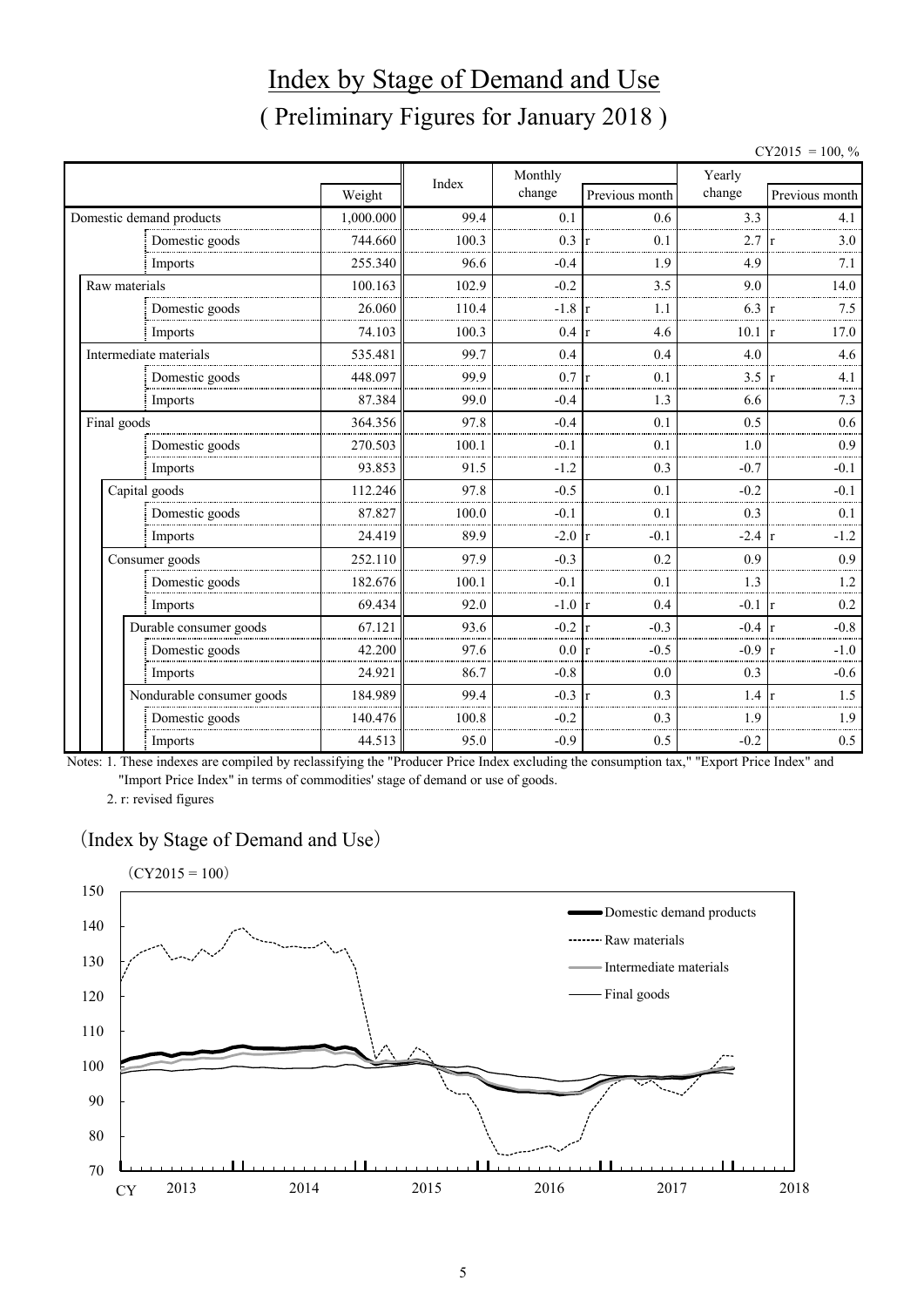# Producer Price Index using Chain-weighted Index Formula ( Preliminary Figures for January 2018 )

 $CY2015 = 100, \%$ 

|                                                | Weight  | Index | Monthly<br>change |             | Previous<br>month | Yearly<br>change |              | Previous<br>month |
|------------------------------------------------|---------|-------|-------------------|-------------|-------------------|------------------|--------------|-------------------|
| All commodities                                | 1,000.0 | 100.4 | 0.3               |             | 0.1               | 2.8              |              | 3.2               |
| excluding extra charges for summer electricity | 1,000.0 | 100.4 | 0.3               |             | 0.1               | 2.8              |              | 3.2               |
| Beverages & foods                              | 141.6   | 100.0 | 0.1               | $\mathbf r$ | 0.1               | 0.4              | $\mathbf r$  | $0.0\,$           |
| Textile products                               | 9.6     | 99.5  | $-0.6$            | $\mathbf r$ | $-0.1$            | 1.3              | $\mathbf r$  | 1.1               |
| Lumber & wood products                         | 9.2     | 104.5 | 0.3               |             | 0.2               | 3.3              |              | 3.4               |
| Pulp, paper & related products                 | 27.7    | 100.9 | 0.0               | $\mathbf r$ | 0.2               | $2.0\,$          | $\mathbf r$  | 2.0               |
| Chemicals & related products                   | 89.2    | 97.5  | 1.0               |             | 0.4               | 2.8              |              | 4.0               |
| Petroleum & coal products                      | 59.5    | 110.7 | 3.5               |             | 1.3               | 12.5             |              | 15.2              |
| Plastic products                               | 38.2    | 95.6  | 0.0               |             | $-0.1$            | 0.0              |              | $-0.1$            |
| Ceramic, stone & clay products                 | 23.3    | 99.8  | 0.1               |             | 0.0               | 0.2              |              | 0.2               |
| Iron & steel                                   | 51.7    | 106.0 | 0.7               | $\mathbf r$ | 0.4               | 7.4              | $\mathbf r$  | 9.2               |
| Nonferrous metals                              | 27.1    | 105.2 | 1.5               |             | $-0.1$            | 10.6             |              | 11.4              |
| Metal products                                 | 40.0    | 102.3 | 0.3               | $\mathbf r$ | 0.1               | 2.3              | $\mathbf r$  | 2.6               |
| General purpose machinery                      | 27.2    | 100.3 | 0.3               | $\mathbf r$ | $-0.3$            | 0.5              | $\mathbf r$  | $0.0\,$           |
| Production machinery                           | 41.1    | 99.6  | $-0.2$            | $\mathbf r$ | 0.1               | 0.2              | $\mathbf r$  | $-0.5$            |
| Business oriented machinery                    | 16.2    | 101.7 | $-0.3$            | $\mathbf r$ | $-0.1$            | $-0.9$           | $\mathbf r$  | $-0.4$            |
| Electronic components & devices                | 24.5    | 97.9  | $-0.1$            |             | 0.1               | $0.8\,$          |              | 0.7               |
| Electrical machinery & equipment               | 52.7    | 95.1  | 0.0               | $\mathbf r$ | $-0.3$            | $-0.8$           | $\mathbf r$  | $-0.8$            |
| Information & communications equipment         | 20.8    | 98.2  | $-0.1$            | $\mathbf r$ | 0.1               | $-0.2$           | $\mathbf{r}$ | 0.1               |
| Transportation equipment                       | 140.7   | 98.7  | $0.0\,$           |             | 0.0               | 0.1              |              | 0.1               |
| Other manufacturing industry products          | 48.0    | 100.3 | $0.2\,$           | $\mathbf r$ | $0.0\,$           | 0.6              | $\mathbf r$  | $0.2\,$           |
| Agriculture, forestry & fishery products       | 35.8    | 107.8 | $-4.3$            |             | $0.6\,$           | 3.1              |              | 5.4               |
| Minerals                                       | 3.9     | 95.1  | 0.0               | $\mathbf r$ | 0.1               | 2.8              | $\mathbf r$  | 3.3               |
| Electric power, gas & water                    | 67.1    | 91.1  | 0.1               | $\mathbf r$ | $-0.4$            | 8.3              | $\mathbf r$  | 9.1               |
| Scrap & waste                                  | 4.9     | 143.6 | 1.9               |             | 3.4               | 25.0             |              | 26.4              |

Notes: 1. The index of "All commodities excluding extra charges for summer electricity" adjusts extra charges applied during summer season from July to September.

2. The indexes are based on the year 2015 weights.

3. r: revised figures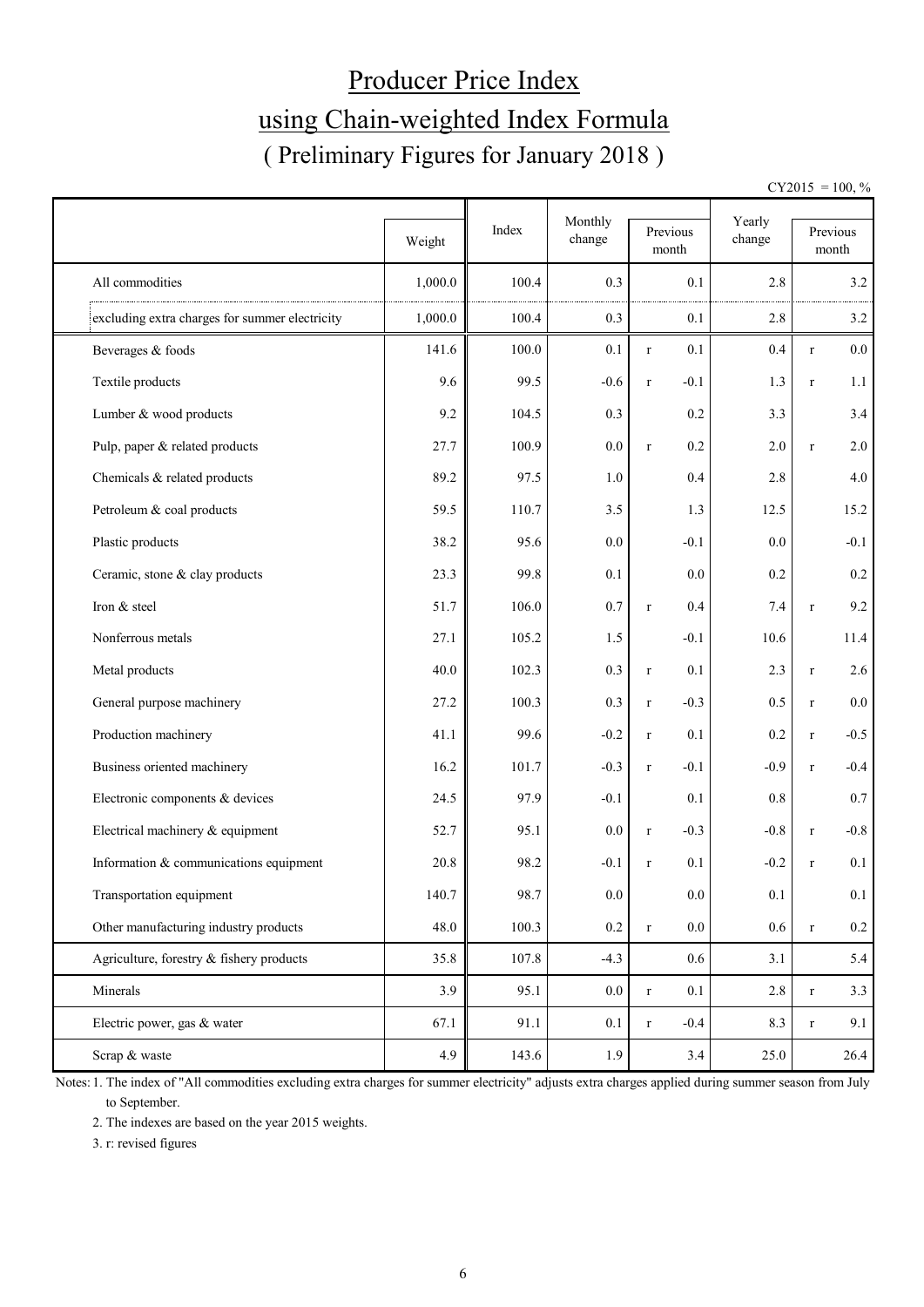## Corporate Goods Price Index Time Series Data

|           |                |                 |                                  |                  |                                           |                                  |                                                          |                                |                                  |                                                               |        |                 |                                  | C12013           | $-100, 70$                                |  |
|-----------|----------------|-----------------|----------------------------------|------------------|-------------------------------------------|----------------------------------|----------------------------------------------------------|--------------------------------|----------------------------------|---------------------------------------------------------------|--------|-----------------|----------------------------------|------------------|-------------------------------------------|--|
|           |                |                 | Producer Price Index             |                  |                                           |                                  |                                                          | <b>Export Price Index</b>      |                                  |                                                               |        |                 |                                  |                  |                                           |  |
|           |                | All commodities |                                  |                  |                                           |                                  | (Reference)<br>excluding extra<br>charges for summer     | All commodities<br>(ven basis) |                                  |                                                               |        | All commodities | (contract currency basis)        |                  |                                           |  |
|           |                |                 | Monthly<br>(Quarterly)<br>change | Yearly<br>change | Change<br>from three<br>months<br>earlier | Monthly<br>(Quarterly)<br>change | electricity<br>Change<br>from three<br>months<br>earlier |                                | Monthly<br>(Quarterly)<br>change | Change<br>Yearly<br>from three<br>months<br>change<br>earlier |        |                 | Monthly<br>(Quarterly)<br>change | Yearly<br>change | Change<br>from three<br>months<br>earlier |  |
| <b>CY</b> | 2015           | 100.0           | $\equiv$                         | —                | —<br>—                                    | $\overline{\phantom{a}}$         |                                                          | 100.0                          | $\overline{\phantom{0}}$         | $\overline{\phantom{0}}$                                      | —<br>— | 100.0           | $\equiv$                         | —                |                                           |  |
|           | 2016           | 96.5            | $\overline{\phantom{0}}$         | $-3.5$           |                                           |                                  |                                                          | 90.7                           |                                  | $-9.3$                                                        |        | 96.9            | —                                | $-3.1$           |                                           |  |
|           | 2017           | 98.8            | $\overline{\phantom{0}}$         | 2.4              |                                           |                                  |                                                          | 95.6                           | —                                | 5.4                                                           |        | 100.2           | —                                | 3.4              |                                           |  |
| <b>FY</b> | 2015           | 99.1            | $\overline{\phantom{0}}$         | —                | -                                         |                                  | $\overline{\phantom{0}}$                                 | 98.1                           | —                                | —                                                             |        | 98.6            | —                                | —                |                                           |  |
|           | 2016           | 96.8            |                                  | $-2.3$           |                                           |                                  |                                                          | 91.3                           |                                  | $-6.9$                                                        | -      | 97.9            |                                  | $-0.7$           |                                           |  |
| 2017/     | Q1             | 98.0            | 1.6                              | 1.0              | —                                         | 1.6                              | $\overline{\phantom{0}}$                                 | 95.5                           | 4.0                              | 2.5                                                           | -      | 99.8            | 1.7                              | 3.9              |                                           |  |
|           | Q2             | 98.4            | 0.4                              | 2.1              | —                                         | 0.4                              | $\overline{\phantom{0}}$                                 | 94.2                           | $-1.4$                           | 4.6                                                           |        | 99.6            | $-0.2$                           | 3.2              |                                           |  |
|           | Q <sub>3</sub> | 98.9            | 0.5                              | 2.9              |                                           | 0.2                              |                                                          | 95.1                           | 1.0                              | 8.6                                                           |        | 100.0           | 0.4                              | 3.2              |                                           |  |
|           | O <sub>4</sub> | 99.8            | 0.9                              | 3.4              |                                           | 1.2                              |                                                          | 97.4                           | 2.4                              | 6.1                                                           |        | 101.4           | 1.4                              | 3.4              |                                           |  |
| 2016/     | Dec.           | 97.1            | 0.7                              | $-1.2$           | 1.0                                       | 0.7                              | 1.4                                                      | 95.5                           | 4.7                              | $-1.8$                                                        | 9.3    | 98.7            | 0.6                              | 1.6              | 1.8                                       |  |
| 2017/     | Jan.           | 97.7            | 0.6                              | 0.5              | 1.7                                       | 0.6                              | 1.7                                                      | 95.6                           | 0.1                              | 1.0                                                           | 7.9    | 99.4            | 0.7                              | 3.1              | 1.9                                       |  |
|           | Feb.           | 98.0            | 0.3                              | 1.1              | 1.7                                       | 0.3                              | 1.7                                                      | 95.3                           | $-0.3$                           | 2.7                                                           | 4.5    | 99.8            | 0.4                              | 4.1              | 1.7                                       |  |
|           | Mar.           | 98.2            | 0.2                              | 1.4              | 1.1                                       | 0.2                              | 1.1                                                      | 95.7                           | 0.4                              | 3.9                                                           | 0.2    | 100.3           | 0.5                              | 4.4              | 1.6                                       |  |
|           | Apr.           | 98.4            | 0.2                              | 2.1              | 0.7                                       | 0.2                              | 0.7                                                      | 93.8                           | $-2.0$                           | 3.1                                                           | $-1.9$ | 99.9            | $-0.4$                           | 3.5              | 0.5                                       |  |
|           | May            | 98.4            | 0.0                              | 2.1              | 0.4                                       | 0.0                              | 0.4                                                      | 94.7                           | 1.0                              | 4.5                                                           | $-0.6$ | 99.5            | $-0.4$                           | 3.0              | $-0.3$                                    |  |
|           | June           | 98.5            | 0.1                              | 2.2              | 0.3                                       | 0.1                              | 0.3                                                      | 94.0                           | $-0.7$                           | 5.9                                                           | $-1.8$ | 99.3            | $-0.2$                           | 2.9              | $-1.0$                                    |  |
|           | July           | 98.8            | 0.3                              | 2.6              | 0.4                                       | 0.0                              | 0.1                                                      | 95.1                           | 1.2                              | 7.8                                                           | 1.4    | 99.4            | 0.1                              | 2.6              | $-0.5$                                    |  |
|           | Aug.           | 98.8            | 0.0                              | 2.9              | 0.4                                       | 0.1                              | 0.2                                                      | 94.6                           | $-0.5$                           | 8.6                                                           | $-0.1$ | 100.0           | 0.6                              | 3.2              | 0.5                                       |  |
|           | Sep.           | 99.1            | 0.3                              | 3.1              | 0.6                                       | 0.2                              | 0.3                                                      | 95.6                           | 1.1                              | 9.4                                                           | 1.7    | 100.6           | 0.6                              | 3.7              | 1.3                                       |  |
|           | Oct.           | 99.4            | 0.3                              | 3.4              | 0.6                                       | 0.6                              | 0.9                                                      | 97.2                           | 1.7                              | 9.7                                                           | 2.2    | 101.2           | 0.6                              | 3.8              | 1.8                                       |  |
|           | Nov.           | 99.9            | 0.5                              | 3.6              | 1.1                                       | 0.5                              | 1.3                                                      | 97.4                           | 0.2                              | 6.8                                                           | 3.0    | 101.5           | 0.3                              | 3.5              | 1.5                                       |  |
|           | Dec.           | 100.0           | 0.1                              | 3.0              | 0.9                                       | 0.1                              | 1.2                                                      | 97.7                           | 0.3                              | 2.3                                                           | 2.2    | 101.6           | 0.1                              | 2.9              | 1.0                                       |  |
| 2018/     | Jan.           | 100.3           | 0.3                              | 2.7              | 0.9                                       | 0.3                              | 0.9                                                      | 97.3                           | $-0.4$                           | 1.8                                                           | 0.1    | 102.1           | 0.5                              | 2.7              | 0.9                                       |  |

|           |                |                                |                                  |                  |                                           |                                              |                                  |                            |                                           | $CY2015 = 100, \%$                           |
|-----------|----------------|--------------------------------|----------------------------------|------------------|-------------------------------------------|----------------------------------------------|----------------------------------|----------------------------|-------------------------------------------|----------------------------------------------|
|           |                |                                | Import Price Index               |                  |                                           |                                              |                                  |                            |                                           | Foreign                                      |
|           |                | All commodities<br>(yen basis) |                                  |                  |                                           | All commodities<br>(contract currency basis) |                                  | exchange<br>rate<br>\$/yen |                                           |                                              |
|           |                |                                | Monthly<br>(Quarterly)<br>change | Yearly<br>change | Change<br>from three<br>months<br>earlier |                                              | Monthly<br>(Quarterly)<br>change | Yearly<br>change           | Change<br>from three<br>months<br>earlier | Monthly<br>(Quarterly)<br>(Yearly)<br>change |
| <b>CY</b> | 2015           | 100.0                          |                                  |                  |                                           | 100.0                                        |                                  |                            |                                           | 14.4                                         |
|           | 2016           | 83.6                           |                                  | $-16.4$          |                                           | 90.2                                         |                                  | $-9.8$                     |                                           | $-10.1$                                      |
|           | 2017           | 92.7                           |                                  | 10.9             |                                           | 98.1                                         |                                  | 8.8                        |                                           | 3.1                                          |
| <b>FY</b> | 2015           | 95.5                           |                                  |                  |                                           | 95.9                                         |                                  |                            |                                           | 9.3                                          |
|           | 2016           | 85.4                           |                                  | $-10.6$          |                                           | 92.5                                         |                                  | $-3.5$                     |                                           | $-9.8$                                       |
| 2017/     | Q1             | 92.6                           | 7.4                              | 8.6              |                                           | 97.3                                         | 4.7                              | 10.3                       |                                           | 4.0                                          |
|           | Q2             | 91.6                           | $-1.1$                           | 11.6             |                                           | 97.8                                         | 0.5                              | 10.0                       |                                           | $-2.2$                                       |
|           | Q <sub>3</sub> | 90.9                           | $-0.8$                           | 12.6             |                                           | 96.8                                         | $-1.0$                           | 6.5                        |                                           | $-0.1$                                       |
|           | O <sub>4</sub> | 95.5                           | 5.1                              | 10.8             |                                           | 100.4                                        | 3.7                              | 8.1                        |                                           | 1.8                                          |
| 2016/     | Dec.           | 90.6                           | 5.0                              | $-2.8$           | 12.3                                      | 93.7                                         | $-0.1$                           | 0.9                        | 2.7                                       | 7.3                                          |
| 2017/     | Jan.           | 92.1                           | 1.7                              | 4.3              | 12.9                                      | 96.0                                         | 2.5                              | 6.8                        | 5.4                                       | $-1.0$                                       |
|           | Feb.           | 92.5                           | 0.4                              | 9.6              | 7.2                                       | 97.5                                         | 1.6                              | 11.4                       | 3.9                                       | $-1.4$                                       |
|           | Mar.           | 93.2                           | $0.8\,$                          | 12.0             | 2.9                                       | 98.3                                         | $0.8\,$                          | 12.6                       | 4.9                                       | $-0.1$                                       |
|           | Apr.           | 91.3                           | $-2.0$                           | 10.8             | $-0.9$                                    | 98.2                                         | $-0.1$                           | 11.3                       | 2.3                                       | $-2.6$                                       |
|           | May            | 92.6                           | 1.4                              | 12.4             | 0.1                                       | 98.0                                         | $-0.2$                           | 10.6                       | 0.5                                       | 1.9                                          |
|           | June           | 91.0                           | $-1.7$                           | 11.5             | $-2.4$                                    | 97.1                                         | $-0.9$                           | 8.0                        | $-1.2$                                    | $-1.2$                                       |
|           | July           | 91.1                           | 0.1                              | 11.8             | $-0.2$                                    | 96.1                                         | $-1.0$                           | 5.8                        | $-2.1$                                    | 1.4                                          |
|           | Aug.           | 90.0                           | $-1.2$                           | 12.6             | $-2.8$                                    | 96.5                                         | 0.4                              | 6.4                        | $-1.5$                                    | $-2.2$                                       |
|           | Sep.           | 91.7                           | 1.9                              | 13.6             | 0.8                                       | 97.8                                         | 1.3                              | 7.2                        | 0.7                                       | 0.7                                          |
|           | Oct.           | 94.2                           | 2.7                              | 15.4             | 3.4                                       | 99.1                                         | 1.3                              | 8.8                        | 3.1                                       | 2.0                                          |
|           | Nov.           | 95.2                           | 1.1                              | 10.3             | 5.8                                       | 100.2                                        | 1.1                              | 6.8                        | 3.8                                       | $0.0\,$                                      |
|           | Dec.           | 97.0                           | 1.9                              | 7.1              | 5.8                                       | 102.0                                        | 1.8                              | 8.9                        | 4.3                                       | 0.1                                          |
| 2018/     | Jan.           | 96.6                           | $-0.4$                           | 4.9              | 2.5                                       | 102.9                                        | 0.9                              | 7.2                        | 3.8                                       | $-1.9$                                       |

Note: A negative change in the "Foreign exchange rate" indicates an appreciation of the yen.

 $CY2015 = 100$  %